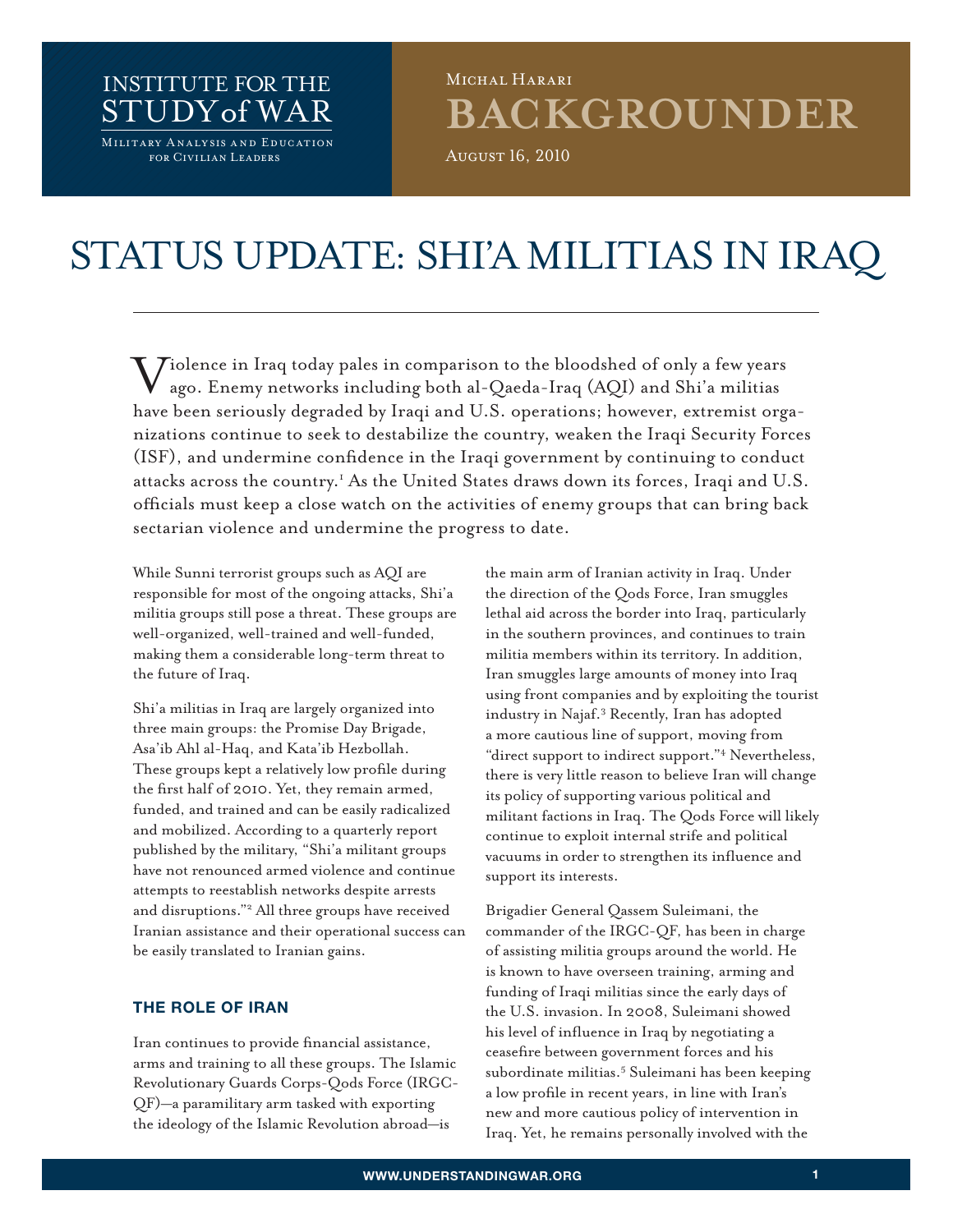aforementioned militia groups.6

Iran's involvement in Iraq is not confined to support for militia groups. Iran uses a multilayered strategy which includes soft power initiatives and political outreach.7 U.S. military officials reported in February 2010 that Iran was funneling around eight million dollars a month in covert aid to Muqtada al-Sadr's party for campaign assistance.<sup>8</sup> Some sources claim that after the March 2010 parliamentary elections Qassem Suleimani was tasked with assisting the two main Shi'a political blocs—Nuri al-Maliki's State of Law Coalition (SoL) and the Iraqi National Alliance (INA)—in forming an alliance and gaining key government posts.9 This was further confirmed when delegations from SoL and the Sadrist Trend (a member of INA) traveled to Iran in July to discuss the crisis between them under Suleimani's supervision.<sup>10</sup>

U.S. military sources see a threefold Iranian strategy for Iraq in the near future. Iran will continue supporting the democratic process in Iraq "in order to consolidate a strong Shi'a voice in the new government;" Iran will continue supporting various religious and militant actors in Iraq while at the same time refraining from causing too much disorder, as that could jeopardize Iran's own stability<sup>11</sup>. Iran also uses its financial, economic and religious proximity to Iraq to leverage its influence in the country. Its goal is a stable Iraq, but one weak enough that it cannot rival Iran. Supporting various militia elements as well as Shi'a political actors will help Iran achieve its objectives in Iraq.12

Iranian-backed militia activity has increased in recent weeks, specifically in advance of the September 1 deadline for the drawdown of U.S. troops in Iraq to 50,000. On July 13, 2010, General Ray Odierno, Commander of U.S. Forces-Iraq, ordered an increase in security at U.S. bases due to an increased threat by the Iranian-backed Kata'ib Hezbollah. Gen. Odierno called the threat "another attempt by Iran and others to influence the U.S. role" in Iraq.13 Gen. Odierno confirmed that the Hezbollah Brigades are connected to the Iranian Revolutionary Guards Corps and that members have been training in

Iran for attacks on U.S. forces as they withdraw from Iraq. In a press conference one week later, Odierno reiterated his earlier comments and added the Promise Day Brigade and Asa'ib Ahl al-Haq to the mix of Iranian supported militias, saying the Iranians have "gone to a more sophisticated program with a smaller set of extremists."14

#### **Asa'ib Ahl al-Haq (AAH)**

Asa'ib Ahl al-Haq (League of the Righteous) emerged in 2006.<sup>1</sup> It has been led by Qais Khazali, a student of the late Mohammed Sadeq al‐Sadr —an esteemed religious cleric who was assassinated by the Ba'athist regime in 1999—and former leader at Muqtada al-Sadr's Jaysh al-Mahdi (JAM). Khazali broke with al-Sadr following the second Najaf Intifada due to clashes over authority and strategy.15 Khazali and his followers reconciled with Sadr in 2005 but not for long. By 2006, Khazali broke with Sadr again and was officially named the leader of the Iranian-backed AAH. Khazali's fighters traveled to Iran for special training by the IRGC-QF and members of the Lebanese Hezbollah. "They received four to six weeks of training in the camps in the use of mortars, rockets, sniper tactics, intelligence gathering, kidnapping operations, and explosively‐formed penetrators (EFPs)."16 AAH conducted attacks on coalition forces from as early as the summer of 2006 and continued intermittingly through 2010, also engaging in kidnappings and sectarian violence.<sup>17</sup>

In a raid in Basra on March 20, 2007, Qais Khazali was arrested along with his brother Laith Khazali and Ali-Mussa Daqduq—a member of Lebanese Hezbollah who was sent to Iraq by IRGC-QF to monitor the training and arming of Special Groups in Iraq and organize them into a Lebanese Hezbollah-like structure.18 Following Khazali's arrest, Akram al-Kaabi assumed leadership of the movement. Al-Kaabi had been a prominent JAM commander until 2007, and a close associate of Khazali.19 Assisting Kaabi was Muhammad

<sup>&</sup>lt;sup>1</sup> AAH are also known as the Khazali Special Group or Khazali Network.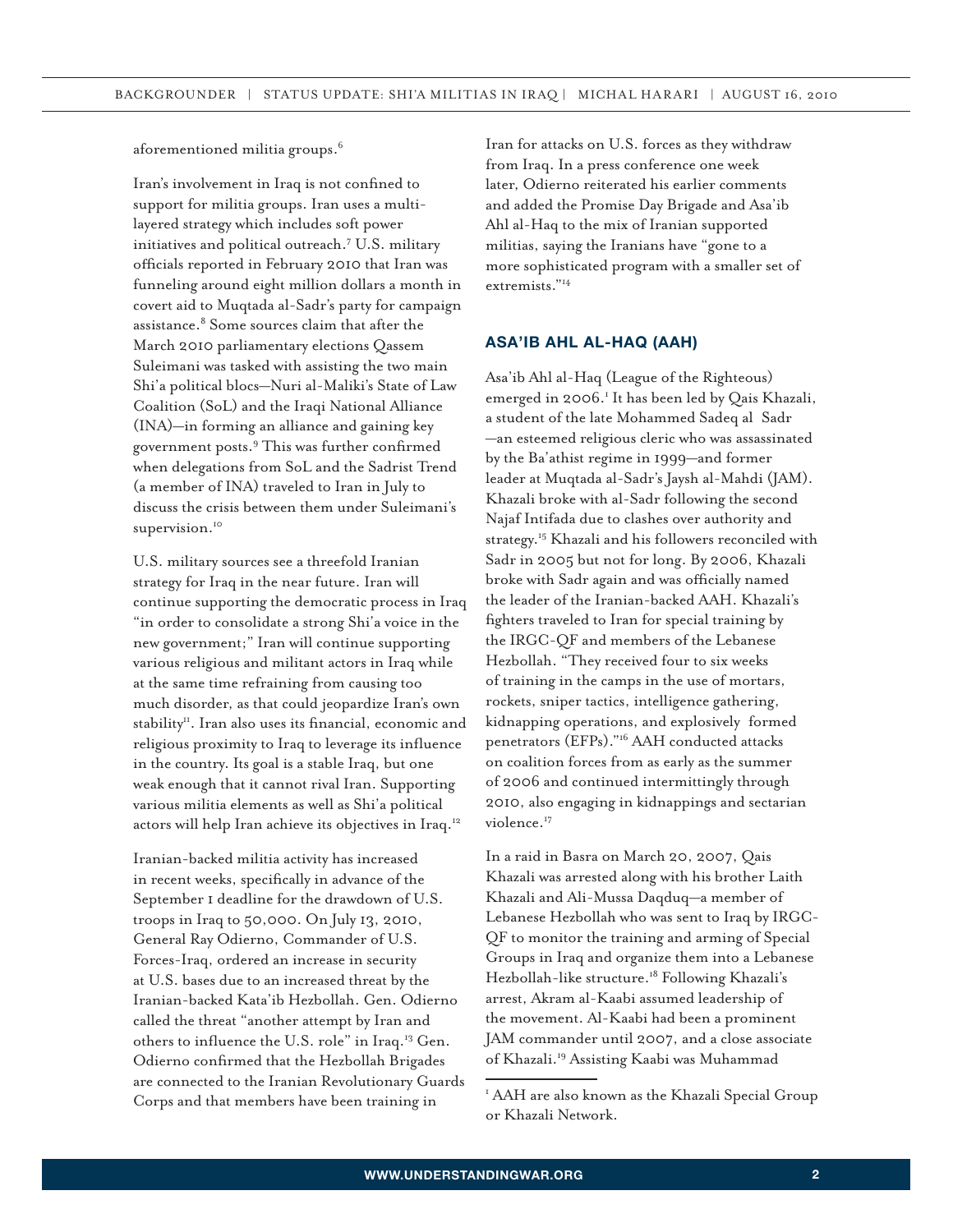Tabatabai, another former student of Sadeq al-Sadr who serves as a religious authority within AAH.

AAH has been responsible for some of the most brazen and complex attacks in Iraq. In May 2007, AAH members kidnapped Peter Moore, a British computer expert, and four security guards from the Iraqi Ministry of Finance Technology Center in Baghdad. Sources say a group of forty men entered the Ministry dressed in Iraqi Police uniforms, took the five men, and escaped through Baghdad traffic.20 The complex nature of the attack led to widespread suspicion that IRGC-QF was involved in the planning and execution. It was also believed that the hostages were held in Iran during their captivity.<sup>21</sup>

By late 2008, AAH entered into negotiations with the Iraqi government, having declared a ceasefire. The Iraqi government sought to disarm the movement and incorporate it into the political process. According to Sami al-Askari, a negotiator for the Iraqi government, the movement was willing to "abandon its armed activities" but only if their leader, Qais Khazali was released.<sup>22</sup> AAH members Abd al-Hadi al-Darraji, and Laith Khazali were released from custody on June 6, 2009. Two weeks later, the bodies of two of the hostages were returned to the British Embassy.<sup>23</sup> The negotiations were presented by U.S. and Iraqi officials as a reconciliation effort with the hostage release being just part of a variety of confidence building steps.<sup>24</sup>

Peter Moore was released from captivity and handed over to the Iraqi government on December 30, 2009. Qais Khazali was released from prison less than a week later, on January 5, 2010. Even though the timing of the releases suggests that they were related, General David Petraeus insisted that Khazali's release "was part of an overall effort led by Prime Minister al-Maliki and the Iraqi government to reconcile with a group that he led."25

Following his release, Khazali traveled to Iran, stopped negotiations with Iraqi officials, and ended the ceasefire he agreed to while in custody. Just weeks after his release, AAH kidnapped Issa T. Solomi, an American military contractor in

Baghdad. AAH claimed that the kidnapping was in retaliation for an operation by U.S. and Iraqi forces in Baghdad on January 17, 2010 in which two of their members were taken into custody.<sup>26</sup> The kidnapping showed the fragility of government reconciliation with AAH. Weeks later, Solomi was released in exchange for the release of AAH members. All aforementioned reconciliation steps were portrayed on AAH's website as great victories for the movement. The site's editor praised the movement's leaders, al-Kaabi and Tabatabai, for their cunning cooperation with the Iraqi government which allowed AAH leaders and members to be released and the resistance to continue.<sup>27</sup>

The same view of the supposed reconciliation was echoed by Akram al-Kaabi in the spring of 2010. In an interview posted on AAH's website he claimed: "we did not announce any intention to put down our weapons and we will not stop our resistance as long as there is an occupying force in Iraq."28 He later added that his group's negotiations with the government were meant only to achieve the desired result of releasing AAH members and leaders from jail.<sup>29</sup> AAH member Salam al-Maliki reiterated in a February interview to a Jihadist website that AAH did not and will not abandon the resistance as long as U.S. forces are in Iraq and that all statements to the opposite are U.S. propaganda.30 In reality, the release of Khazali and others offered AAH a propaganda opportunity.

There are signs that some AAH members wish to continue armed resistance while others would like to integrate into the political process, in an indication that there has been a possible split within AAH since their negotiations with the Iraqi government began over a year ago. In a recent statement, General Stephen Lanza, spokesman for U.S. forces in Iraq said: "We have not seen a large amount of violence with the Shi'a militia groups. I would attribute that to a lot of the reconciliation that's been done, led by the prime minister through IFCNR, which is a reconciliation council."31 If a split has occurred it is likely that al-Kaabi continues to lead the more militant faction. His recent statements point to a non-conciliatory posture that is meant to fire up his supporters and encourage them to fight U.S. forces. Some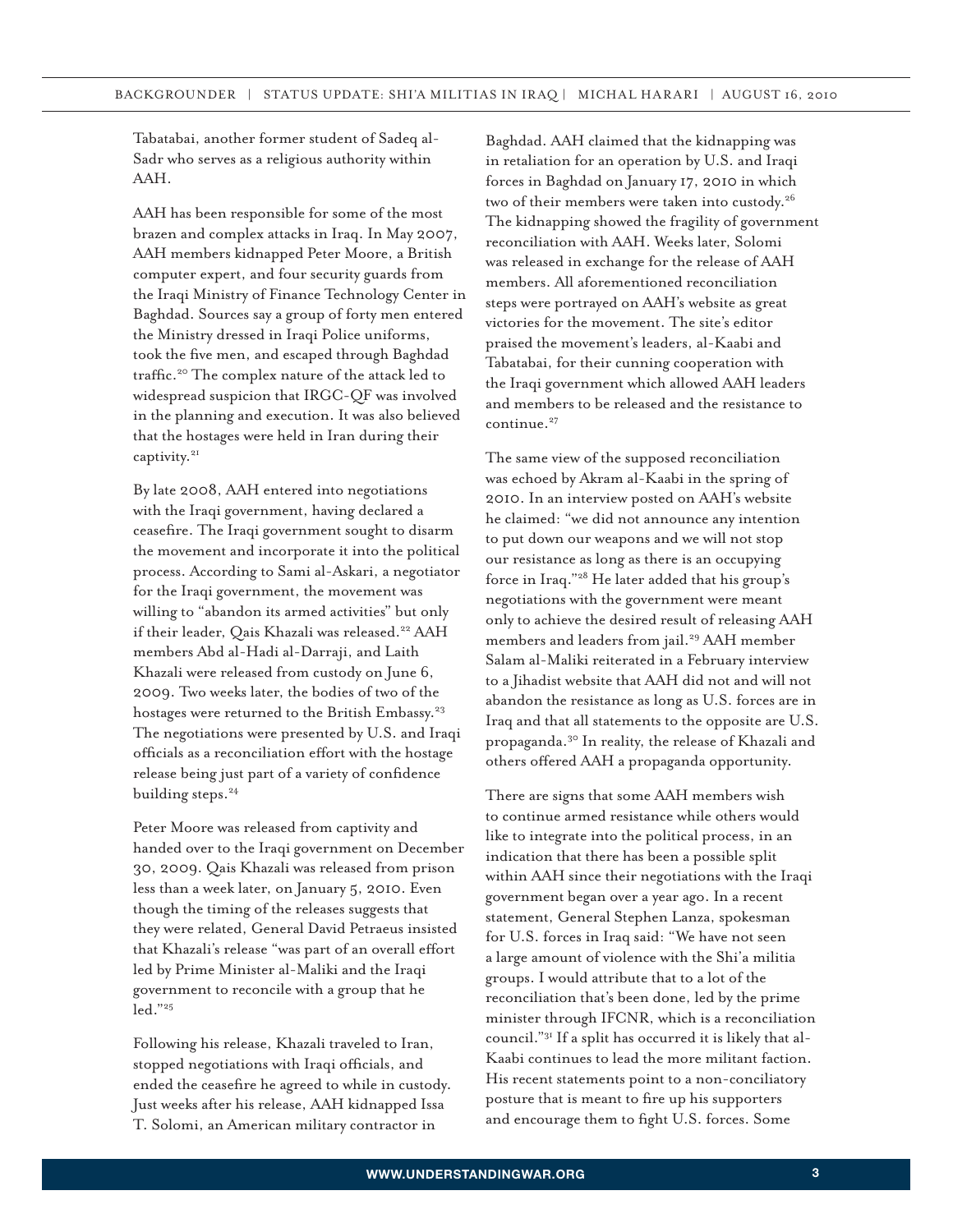U.S. officials still believe Qais Khazali is willing to work with the Iraqi government and replace his military might with political influence; however, it is probable that Khazali's release prompted a renewed effort to maintain group cohesion.

In addition to potential internal divisions within AAH, the group also maintains a contentious relationship with the Sadrist Trend. Just a few days after his release from custody, Khazali traveled to Qom in Iran for a high profile meeting with Muqtada al-Sadr on January 16, 2010. The two were seen embracing and sitting side-by-side. Following the meeting Khazali kept a low profile, barely seen or heard from. It is safe to assume that while in Iran, Khazali and Sadr met to discuss a possible reintegration of AAH into the Sadrist movement. Yet, recent statements imply that talks have reached an impasse and the power struggle between the two leaders resumed. On June 30, Sadr released a statement calling AAH members to abandon Khazali and re-align themselves with him. Sadr went on to accuse AAH of negotiating with the occupier, attempting to discredit it as a formidable resistance movement.32

Following Sadr's accusation of AAH's cooperation with U.S. forces, Qais Khazali released a statement to his followers in early July directly challenging Sadr's claims. It was Khazali's first public statement in months, meant to encourage the continuation of the movement and lay out a strategic plan for the future. In his statement, Khazali called for cooperation and unity among resistance factions. He strongly denied accusations that AAH had laid down their arms and had been cooperating with the Iraqi government and U.S. forces, and challenged Sadr to present proof for his claims to the contrary.33 Khazali described the need for a new transitional strategic plan that will deal with the upcoming withdrawal of U.S. troops and the move "from direct occupation to indirect one."34

The statement comes at a time when there have been increased, but unconfirmed, reports that in the past few months Khazali has resumed his ties with the Lebanese Hezbollah under guidance from Iran and has been visiting Lebanon with other AAH members to train and plan for future operations. In an interview with *al-Majalla* magazine (a publication sympathetic to the movement),

Akram al-Kaabi was asked if he trains his brigades in Lebanon. Al-Kaabi responded that he cannot answer the question for "security reasons."35 This information, though reasonable considering the group's strong ties with Iran and Hezbollah, is unsubstantiated.

## **Jaysh al-Mahdi (JAM) and The Promise Day Brigade (PDB)**

The Jaysh al-Mahdi is the militant arm of the Sadrist movement led by cleric Muqtada al-Sadr. Since the militia's inception in 2003, JAM has engaged in countless attacks on U.S. forces, Iraqi forces, and Sunni civilians. They were responsible for some of the most gruesome sectarian violence in Iraq. Early in 2007, at the beginning of the Surge, Sadr ordered his followers to stand down, and shortly thereafter he fled to Iran. Following the military campaign in Basra, Sadr City and Amarah in the spring of 2008, Sadr dissolved his militia. Several months later he announced the transition of his movement into a non-violent organization called the *Mumahidoon*. He did however maintain a small group of Iranian-supported militants called the Promise Day Brigade to carry out attacks only against coalition forces.36

When AAH was engaged in intense negotiations with the government in the summer of 2009, there was a concern that AAH militants that wished to continue fighting would leave the movement and join the ranks of PDB. It is likely that members have indeed turned to PDB for continued armed resistance. According to the Department of Defense, "PDB, continues to expand and become more active, checked somewhat by ISF and U.S. force targeting."37

In addition to PDB activity, there are also concerns of an overall JAM resurgence. In February 2010, Hussein Kamal, the head of intelligence at the Ministry of the Interior, said that the Mahdi Army had been reactivated. He pointed out an increase in training and heavy recruitment in Baghdad and the southern Shi'a provinces.<sup>38</sup> This is especially dangerous as many JAM leaders and members have been released from U.S. detention centers. The option of reactivation exits because JAM and PDB have maintained latent capabilities to be activated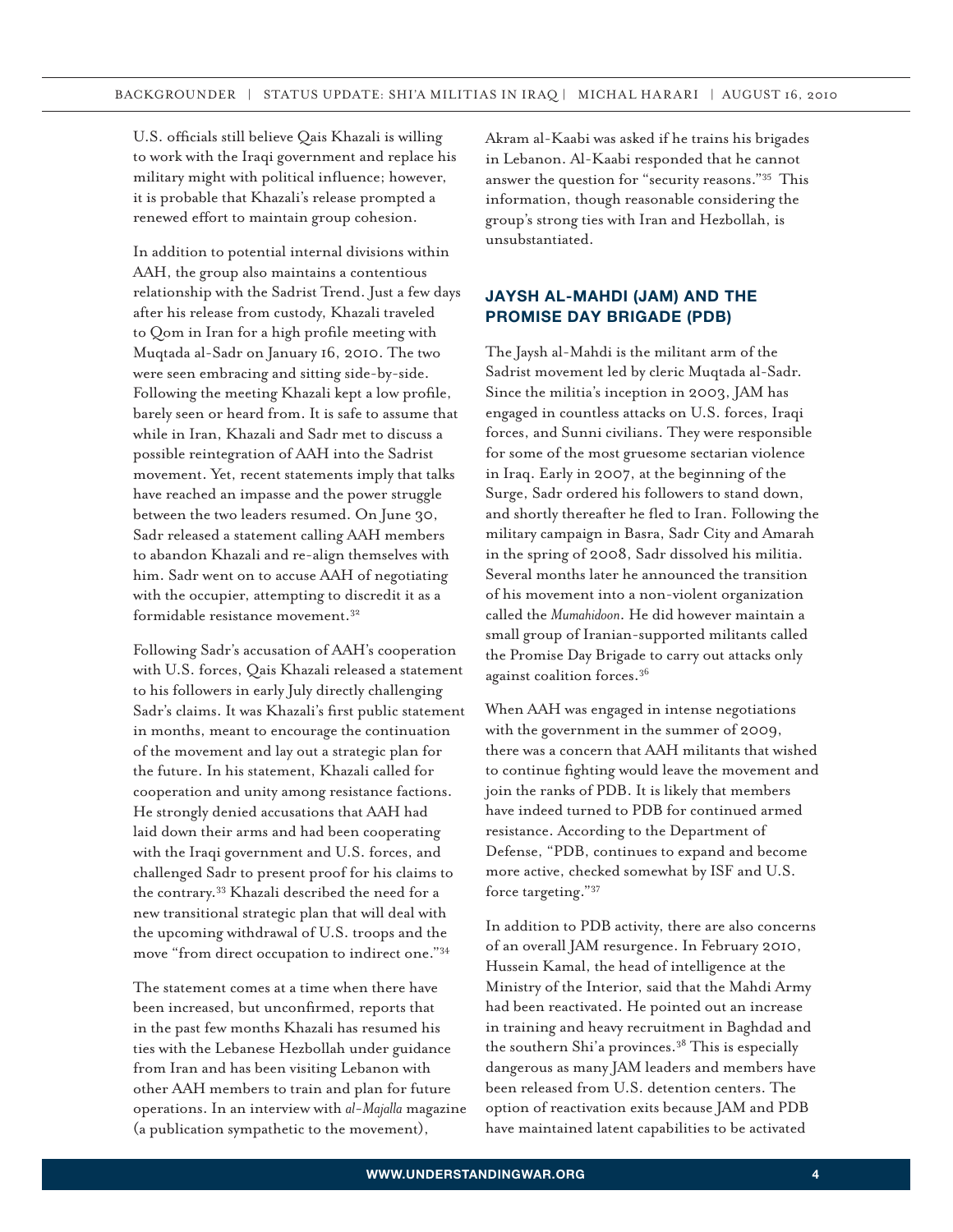when needed. Militant activity was halted when Sadr reorganized the movement around a social agenda; however, the militia was never completely disbanded. PDB has stated that it is preparing "quietly to launch qualitative attacks against the occupiers" if the withdrawal lingers longer than 2011.39 The group wants to be seen as the one driving U.S. forces out of Iraq.

Sources claimed that Muqtada al-Sadr was seeking to exploit the sensitive time of government formation following the parliamentary election in March 2010 to organize the return of the Mahdi Army to operations in Iraq. Observers claim that he wanted to reassert his militia as a prelude for his return to Iraq under the protection of his movement and followers.40 A series of bombings in April 2010 in the Shi'a district of Sadr City in Baghdad and the surrounding areas killed over sixty people. A day later, Sadr's militants turned out in force in Shi'a neighborhoods of Baghdad, after nearly two years of keeping a low profile.<sup>41</sup> Sadr and his militiamen were sending a clear message that violence against their followers will not be tolerated, a worrisome trend given that past sectarian violence was conducted under the banner of 'protecting' the Shi'a population. Since that time, there have been continued reports of a growing JAM presence, but there have not been such overt expressions of its presence.

Sadr's recent gains in the March elections—his party received forty seats, far more than any other party in the Iraqi National Alliance—have strengthened his negotiating position during government formation. Sadr's political ambitions are not at odds with his maintenance of a militia since he intends to deal with "the politicians in a political way and with the nonpoliticians in a nonpolitical way."42 Sadr continues his anti-American rhetoric and insistence that as long as there are U.S. forces in Iraq he will have a militia ready to fight them.<sup>43</sup>

It is important to note that even though both JAM and PDB have been funded and supported by the IRGC-QF, Sadr himself is by no means an Iranian puppet. Even though he has been living in Qom since 2007, maintains good relations with the Iranian leadership, and has come under significant pressure from the regime during government

formation, Sadr has at times demonstrated his independence. One example is the political squabble over forming the new Iraqi government. Iran has been urging Sadr to accept Nuri al-Maliki as candidate for the premiership but Sadr has adamantly refused.44 Moreover, Sadr has sought to play up the nationalist nature of his movement, given the anti-Iranian sentiment of the Shi'a population at large.

### **Kata'ib Hezbollah (KH)**

Kata'ib Hezbollah (Hezbollah Brigades) have been active in Iraq since 2007. They operate mainly in Shi'a areas of Baghdad, such as Sadr City, and throughout the south. 45 Like AAH and PDB, it is supported by Iran. KH is independent from Muqtada al-Sadr and has operated separately since its inception, albeit with some cooperation and operational overlap. Since 2007, KH members have conducted multiple "rocket-propelled grenade (RPG) and improvised rocket-assisted mortar attacks against U.S. forces."46 KH has been very closely linked to the IRGC-QF. KH is highly organized, making the group easier to command and control; they also have had training in operational security, which increases their operational capacity.47 For these reasons KH functions as Iran's go-to militia in Iraq. KH has also received support from Lebanese Hezbollah, including training in weapons use; IED construction and operation; and sniper, rocket, and mortar attacks.48

KH's leadership is unclear in the open-source. In a recent interview, a "field commander" explained that the movement will not name a leader or spokesperson out of fear that his family will be persecuted by U.S. forces.<sup>49</sup> The person most closely linked with the militia is Abu Mahdi al-Muhandes, an advisor to Qassem Suleimani and the reported founder of KH.<sup>50</sup> Al-Muhandes provided technical and logistical support to KH, as well as other militia groups, for attacks on Iraqi and U.S. forces. He ran a weapon smuggling network in Iran and Iraq and coordinated the movement of Iraqi militants for training courses in Iran.51 Interestingly, al-Muhandes held a seat in the Iraqi parliament from March 2006 until March 2010, when he ran in the elections but failed to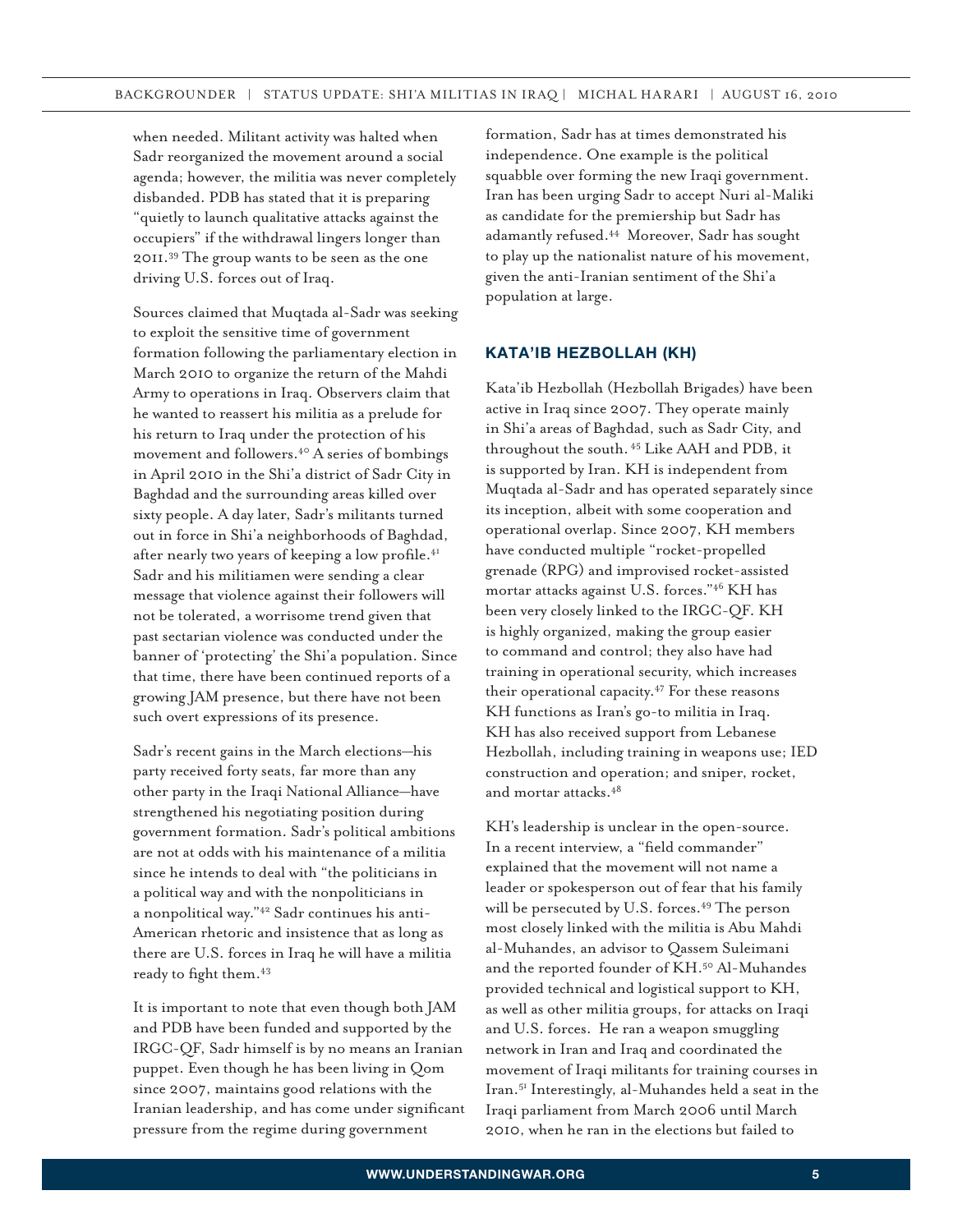

**Image 1 I Improvised rocket assisted munition (IRAM) CREDIT: Multinational forces IrAQ.**

win reelection. Despite his involvement in Iraqi politics, al-Muhandes spent the majority of the past three years in Iran. In a rare interview on January 26, 2010, al-Muhandes denied all allegations against him saying he abandoned military work in 2002. He explained that he stays in Iran because of American threats claiming that U.S. officials declared him *persona non grata* that should not attend parliamentary sessions.52Al-Muhandes also hinted in the interview that he plans to return to Iraq after U.S. forces withdraw.<sup>53</sup>

Since 2007, U.S. and Iraqi Forces have conducted numerous operations against KH in an effort to disrupt and dismantle the militia. In one of the most significant operations this year, U.S. and Iraqi forces conducted a raid in February 2010 against KH in Duwayjat City in Maysan province. As they entered the city, they were ambushed by KH fighters. In the ensuing fight, ten KH fighters were killed and twenty-two others were detained. Since February, there have been ongoing operations aimed specifically against KH militants.54

According to U.S. military sources, the multiple operations against KH have caused it to experience "difficulties in maintaining its networks and conducting operations in southern Iraq."55 They do, however, recognize KH's effort and capability to reestablish its network. Recent arrests of KH members in charge of the facilitation of weapon transportation to locations in central Iraq indicate

that KH is still organized and operational. 56 In a recent interview, an unnamed KH field commander said that as the U.S. draws down its forces, KH will conduct fewer operations, but will increase the quality of their attacks aiming to inflict greater damage.57

General Ray Odierno revealed on July 13, 2010 that KH has been planning to increase its attacks on U.S. bases in Iraq. KH fighters have been training inside Iran and have recently returned to Iraq—accompanied by Iranian advisors—to execute attacks on U.S. forces. Gen. Odierno affirmed the connection between KH and the IRGC-QF.58 Intelligence estimates also reveal that KH is planning attacks using Improvised Rocket-Assisted Munitions (IRAMs). The IRAM is essentially a propane tank filled with explosives and metal that is launched with 107mm rockets, usually from the backs of small trucks. The IRAM is among the most lethal improvised weapons and can be launched in an arch over base walls, inflicting serious damage. Over the past seven years there have only been sixteen IRAM attacks on U.S. bases as they are more sophisticated and expensive weapons.59 KH has used the Iranian supplied IRAMs in attacks on coalition forces before.

KH maintains a technologically advanced interactive website containing countless videos from its attacks on coalition forces. The clips are organized by category of attack—snipers, mortar rounds, IEDs and so on. The most recent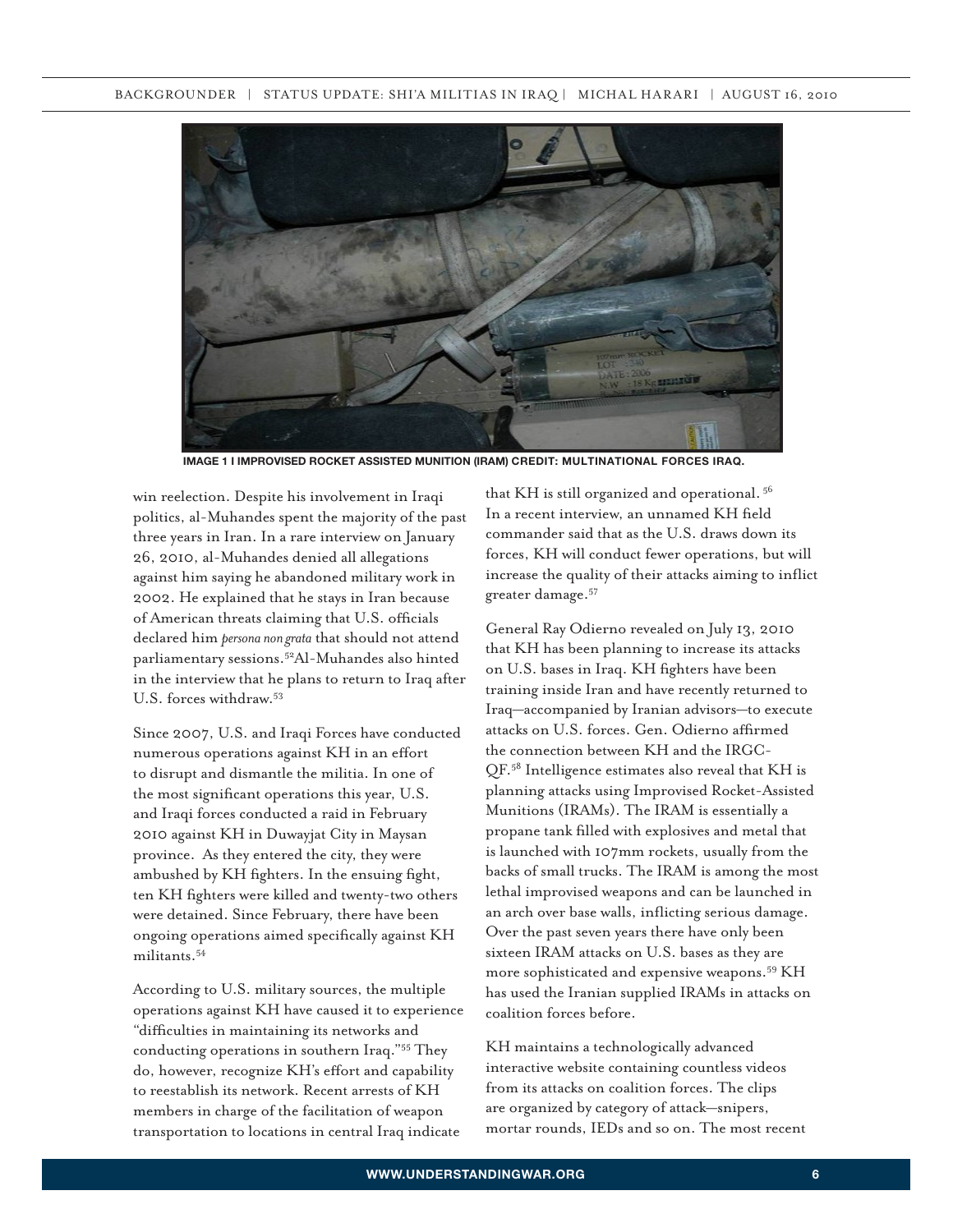videos are dated June 2010 and show bombings of military vehicles in Baghdad and Basra.<sup>60</sup> The complexity of the website and the constant maintenance of up-to-date information are rare among militia groups, which indicates the group's access to technical experts. The website also signals KH's concern with communicating its operations to the public and gaining credibility through them. A high profile attack on U.S. forces as they withdraw from the country can be used as effective propaganda, elevating the organization's image and authority. In their response to General Odierno's statement, KH confirmed their plan to attack the U.S. embassy and military bases, saying: "We will drive the occupation out of Iraq humiliated, as a reminder to never even contemplate returning to the area."61

## **THE FUTURE: A UNITED RESISTANCE MOVEMENT?**

There are indications that KH is working on uniting all three Shi'a factions in advance of the September 1 U.S. troop withdrawal deadline. In a recent statement, Muqtada al-Sadr referenced a KH program called "On the steps of Karbala," which is an attempt to unite all Shi'a militia groups (namely KH, AAH, and PDB) in order to create a more efficient and less scattered resistance in southern Iraq.<sup>62</sup> Both Sadr and Khazali seemed to respond positively to the proposed program, both stressing the need for unity among Shi'a militias but continually criticizing the other for their lack of resistance credibility.<sup>63</sup>

This possible reorganization is likely an Iranian effort to assert more command and control over the movement. 2008 witnessed a wave of anti-Iranian backlash since Iraqis felt that the Qods Forces were instigating sectarian violence by aiding Shi'a militias. Since then, Iran has been more cautious in its interference with the militias and seeks to enforce discipline among them. Iran might be counting on KH to unite the other two groups and bring some order to the movement. An efficient and united Shi'a militia could be a source of great influence for Iran inside Iraq, similar to their influence in Lebanon through Hezbollah. The strong ties to Iran and continued support from it make a KH unity program dangerous for

both the Iraqi government and U.S. troops.

Even though the benefits of a unity movement are clear, the implementation of such a program will be quite complicated. Despite some overlap, the three groups are quite distinct from each other with each having its own interests and ambitions. Muqtada al-Sadr and Qais Khazali have worked side by side before, yet they have been competing over Muhammad Sadeq al-Sadr's mantle for years. Their recent comments reaffirm a power struggle in which each leader tries to point fingers at the other. It is also unclear whether both of these leaders will agree to take a backseat and follow a plan led by KH. At the same time, each of the three militia groups is seeking to increase its own status and portray itself as 'the one that drove away the occupation.' It is unclear whether they will agree to share the credit for the sake of operational efficiency.

 Another issue with a KH unity program is the aforementioned concern of Iranian control. AAH and PDB are not as associated with Iran as KH is. A KH umbrella operation could signal Iranian control of the Shi'a resistance, something that both Sadr and Khazali have shied away from. Sadr had great success in portraying his trend and militias as national Iraqi movements, independent from foreign influences. Khazali and al-Kaabi have tried to maintain a similar image—distancing themselves from a sectarian identity and claiming to represent all Iraqis.

#### **CONCLUSION**

It is clear that PDB, AAH and KH are all still active in Iraq and continuously seek to boost their image by planning elaborate attacks on U.S. forces. These groups have benefited greatly from the provisions and training IRGC-QF has been providing and have proved highly proficient in using innovative technology against U.S. forces in Iraq.<sup>64</sup> There are signs that the three movements are seeking to unite and conduct joint operations against U.S. forces as they withdraw. A united militia, funded and armed by Iran is dangerous for Iraqi stability; however, it remains unclear if such an ambitious plan will succeed.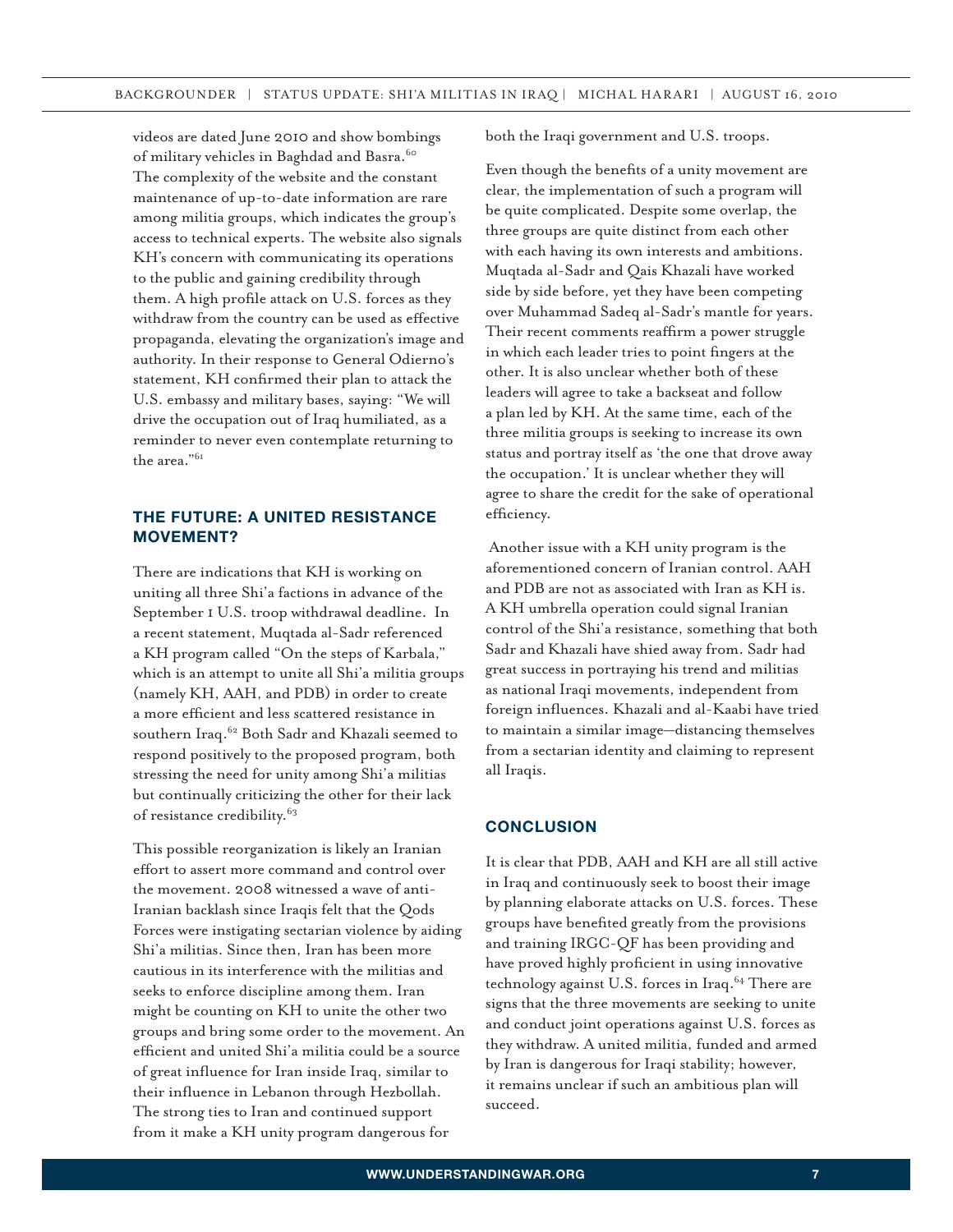#### **ENDNOTES**

<sup>1</sup>*Measuring Stability and Security in Iraq March 2010*, Report to Congress, in accordance with the Department of Defense Supplemental Appropriations Act 2008 (Section 9204, Public Law 110-252), April 29, 2010, 7.

<sup>2</sup> *Measuring Stability and Security in Iraq March 2010*, DoD Report, 33

<sup>3</sup> Department of Defense Bloggers Roundtable with Major General Stephen Lanza, Spokesman U.S. Forces Iraq, June 10, 2010.

<sup>4</sup> Department of Defense Bloggers Roundtable with Major General Stephen Lanza, Spokesman U.S. Forces Iraq, June 10, 2010.

<sup>5</sup> Patrick Devenny, "The List: The Middle East's Most Powerful Spooks," *Foreign Policy*, July 20, 2009.

6 "Mowaffaq al-Rubaie Confirms-Qassem Suleimani Controls the Iraqi File," Al-Rashid, June 30, 2010. Translated from Arabic by m.h

<sup>7</sup> *Measuring Stability and Security in Iraq March 2010*, DoD Report, 7

<sup>8</sup> David Ignatius, "Buying the Vote; Iran is Backing Candidates-- in Iraq," *The Washington Post*, February 25, 2010.

<sup>9</sup> "Iran Replaces Suleimani after his Failure to Bridge the Gaps between SoL and INA," *al-Rashid*, July 14, 2010. Translated from Arabic by m.h.

<sup>10</sup> "State of Law Coalition, Al-Sadr Delegations Leave for Teheran," Al-Sharqiyah TV, Dubai, July 14, 2010. Translated from Arabic by BBC Monitoring Middle East, July 15, 2010.

<sup>11</sup> "Hezbollahization or Iranian Exploitation?" Working paper by Nicole Brooks, Commander Initiative Group, Multi-National Force-Iraq, 2008- 2009.

<sup>12</sup> "Hezbollahization or Iranian Exploitation?" Working paper by Nicole Brooks, Commander Initiative Group, Multi-National Force-Iraq, 2008- 2009.

<sup>13</sup> Leila Fadel, "U.S. Bases in Iraq Take Precautions Against Iran-Backed Militants,*" Washington Post*, July 14, 2010; Jim Loney, "Iran-Backed Forces Threatens U.S. Iraq Bases," *Reuters*, July 13, 2010.

<sup>14</sup> "Iran Supports Three Insurgent Groups in Iraq," *Agence France Presse*, July 22, 2010.

<sup>15</sup> Marisa Cochrane Sullivan, Asa'ib Ahl al-Haq and the Khazali Special Groups Network, *Backgrounder* #38, Institute for the Study of War, January 13, 2008.

<sup>16</sup> Marisa Cochrane Sullivan, Asa'ib Ahl al-Haq and the Khazali Special Groups Network, *Backgrounder* #38, Institute for the Study of War, January 13, 2008.

<sup>17</sup> "Coalition Forces Continue to Target Asa'ib Ahl al Haq Criminals (Baghdad)," Multi National Force – Iraq Press Release A081123a‐120, November 23, 2008.

<sup>18</sup> Brig. Gen. Kevin Bergner, Spokesman, "Press Briefing, July 2," Multi-National Force-Iraq, July 2, 2007.

<sup>19</sup> Marisa Cochrane, The Fragmentation of the Sadrist Movement, *Iraq Report: 12*, Institute for the Study of War, January 2009.

20 "Revealed: Hand of Iran Behind Briton's Baghdad Kidnapping," *The Guardian,* April 30, 2009; "Militant Linked to British Kidnappings Handed to Iraq," *Agence France Presse*, June 9, 2009.

<sup>21</sup> "David Petraeus Says Hostage Peter Moore was 'Certainly' Held in Iran," *The Guardian,* January 1, 2010.

<sup>22</sup> Alissa Rubin and Michael Gordon, "U.S. Frees Suspect in Killing of 5 G.I.'s," *The New York Times*, June 8, 2009.

<sup>23</sup> Oliver August, "U.S. to Release Members of Iraqi Group that Kidnapped Five Britons," *The Times (UK),*  August 19, 2009.

24 Alissa Rubin and Michael Gordon, "U.S. Frees Suspect in Killing of 5 G.I.'s," *The New York Times*, June 8, 2009; Oliver August, "U.S. to Release Members of Iraqi Group that Kidnapped Five Britons," *The Times (UK),* August 19, 2009.

25 Marisa Cochrane Sullivan, *Fact Sheet: Iranian Proxy Group Kidnaps U.S. Contractor in Iraq*, Institute for the Study of War, February 8, 2010.

26 Ernesto Londoño and Leila Fadel, "U.S. Failure to Neutralize Shi'a Militias in Iraq Threatens to Snarl Pullout," The Washington Post, March 4<sup>th</sup> 2010; Oliver August, "Missing U.S. Contractor Paraded by Terrorist Group," *The Times* (London) February 8, 2010.

<sup>27</sup> See for example the editorial column after Khazali's release at http://rowasialnatqen.com/.

28 "Interview with Sheikh Akram al-Kaabi", *Al-Intikhad Magazine*, March 25, 2010. Translated from Arabic by m.h.

29 "Interview with Sheikh Akram al-Kaabi", *Al-Intikhad Magazine*, March 25, 2010; "Interview with Asa'ib Ahl al-Haq leader Akram al-Kaabi: We have British and American Hostages We are Bargaining Over," *Al-*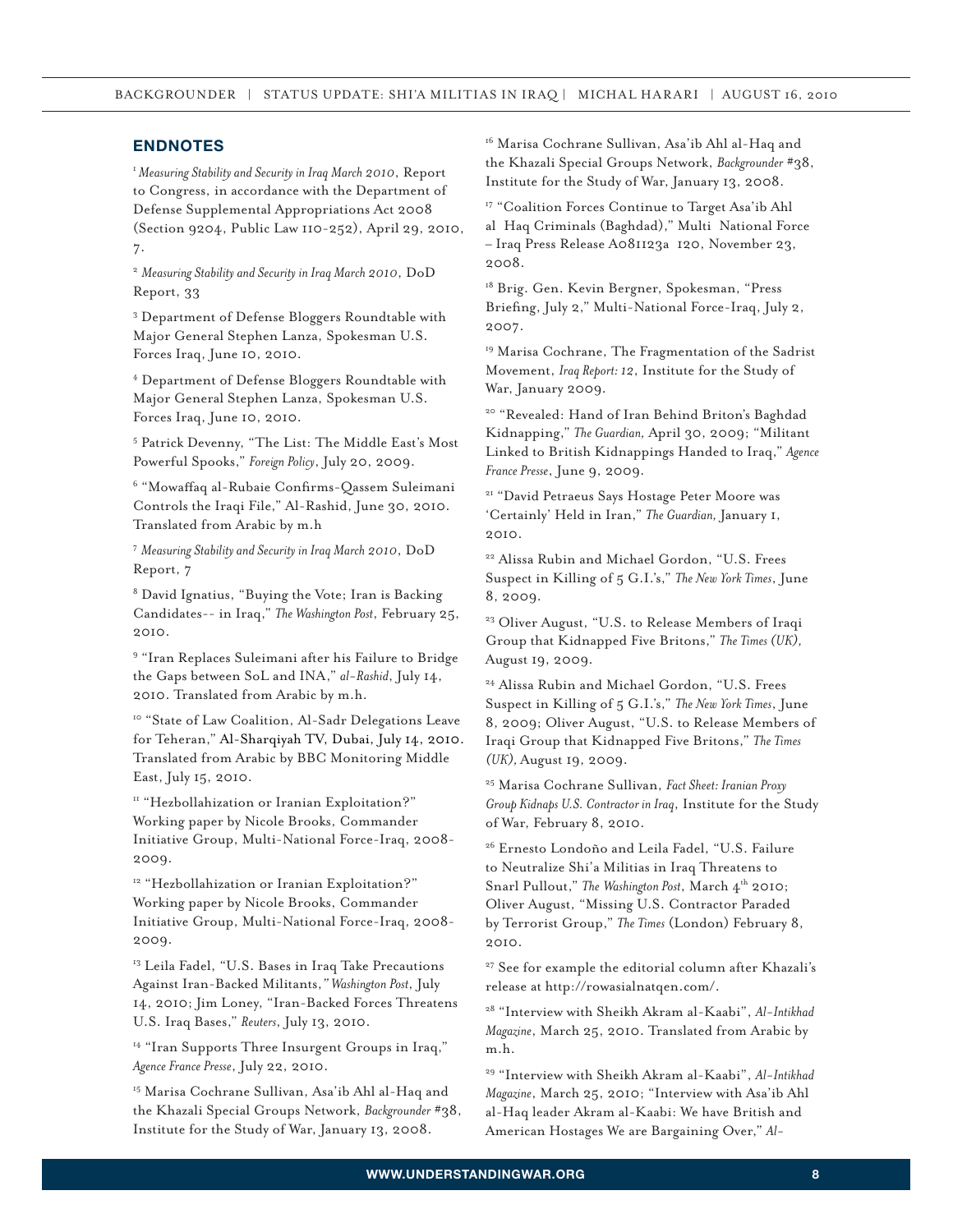*Majalla*, February 3, 2010. Both translated from Arabic by m.h.

30 "Asa'ib Ahl al-Haq has not Quit Resistance," Open Source Center Summary of Jihadist Websites, February 23, 2010.

<sup>31</sup> Department of Defense Bloggers Roundtable with Major General Stephen Lanza, Spokesman U.S. Forces Iraq, June 10, 2010.

32 "Sadr Calls AAH to Abandon Khazali and Return to his Trend," *Al-Akhbaar,* June 30, 2010. Translated from Arabic by m.h.

33 "The Continuation of the Resistance and its Unity is the only Strategic Option for the Future," posted on AAH official website, July 2010.

34 "The Continuation of the Resistance and its Unity is the only Strategic Option for the Future," posted on AAH official website, July 2010.

35 "The leader of Asa'ib Ahl al-Haq Akram al-Kaabi: We Hold British and American Hostages we are Bargaining Over," *Al-Majalla*, February 3, 2010. Translated from Arabic by m.h.

<sup>36</sup> For a detailed report on the founding of PDB as well as the evolution of the Mahdi Army, please see Marisa Cochrane, The Fragmentation of the Sadrist Movement*. Iraq Report 12,* Institute for the Study of War, January 2009.

<sup>37</sup> *Measuring Stability and Security in Iraq March 2010*, DoD Report, 33.

<sup>38</sup> Leila Fadel, "Specter of Sectarian Strife Resurfaces in Iraq: Recent Violance Spurs Fears that Sunni-Shi'a Fighting will Erupt Again as U.S. Pulls Out," *The Washington Post*, February 17, 2010.

39 "Feared Shi'a Mahdi Army Militia Led by Hardline Cleric Reviving in post-Election Iraq," *Associated Press*, May 4, 2010.

40 "The Return of the Jaysh al-Mahdi to Iraq," *Al-Rashid*. Translated from Arabic by m.h

41 "The Kingmaker," *Newsweek,* May 15, 2010.

42 "The Kingmaker," *Newsweek,* May 15, 2010.

<sup>43</sup> *Measuring Stability and Security in Iraq March 2010*, DoD Report, 33

44 "State of Law Coalition, al-Sadr Delegations Leave for Teheran," *Al-Sahrqiyah TV*, Dubai, July 14, 2010. Translated from Arabic by BBC Monitoring Middle East, July 15, 2010.

45 Group Profile: Kata'ib Hezbollah. International Center for Political Violence and Terrorism Research, March 10, 2010.

46 "TG-195: Treasury Designates Individuals, Entity Posing Threat to Stability in Iraq," U.S. Treasury Department Press Release, July 2, 2009.

47 Joseph Felter and Brian Fishman, "Iranian Strategy in Iraq: Politics and 'Other Means,'" *Occasional Paper Series,* Combating Terrorism Center at West Point, October 13, 2008.

48 "TG-195: Treasury Designates Individuals, Entity Posing Threat to Stability in Iraq," U.S. Treasury Department Press Release, July 2, 2009.

49 "Kata'ib Hezbollah's Website Interviews a Field Commander in the Organization," KH official website, June 2010.

50 "TG-195: Treasury Designates Individuals, Entity Posing Threat to Stability in Iraq," U.S. Treasury Department Press Release, July 2, 2009.

<sup>51</sup> "TG-195: Treasury Designates Individuals, Entity Posing Threat to Stability in Iraq," U.S. Treasury Department Press Release, July 2, 2009.

52 "Iraqi National Alliance MP Explains Absence from Parliament, Criticizes U.S.," Al-Sharqiyah TV, Dubai, January 26, 2010. Translated from Arabic by BBC Monitoring Middle East, January 27, 2010.

53 "Iraqi National Alliance MP Explains Absence from Parliament, Criticizes U.S.," Al-Sharqiyah TV, Dubai, January 26, 2010. Translated from Arabic by BBC Monitoring Middle East, January 27, 2010.

54 Bill Roggio, "Iraqi, U.S. Forces Kill 10 during Clash with Hezbollah Brigades near the Iranian Border," *The Long War Journal,* February 12, 2010.

<sup>55</sup> *Measuring Stability and Security in Iraq March 2010*, DoD Report.

56 "ISF Arrest 2 Suspected Kata'ib Hezbollah Criminal Associates," Press Release, United States Forces-Iraq, July 10, 2010.

57 "Kata'ib Hezbollah's Website Interviews a Field Commander in the Organization," KH official website, June 2010.

<sup>58</sup> Leila Fadel, "U.S. Bases in Iraq Take Precautions Against Iran-Backed Militants,*" The Washington Post*, July 14, 2010; Ned Parker, "General Warns of Attacks on U.S. Troops Leaving Iraq," *Los Angeles Times*, July 14, 2010; Bill Roggio, "Iranian-Backed Shi'a Terror Group Remains a Threat in Iraq: General Odierno," *The Long War Journal*, July 13, 2010.

<sup>59</sup> Leila Fadel, "Amid Threat, U.S. Heightens Security at its Iraq Bases," *The Washington Post*, July 13, 2010.

<sup>60</sup> Pictures and videos can be found on KH's official